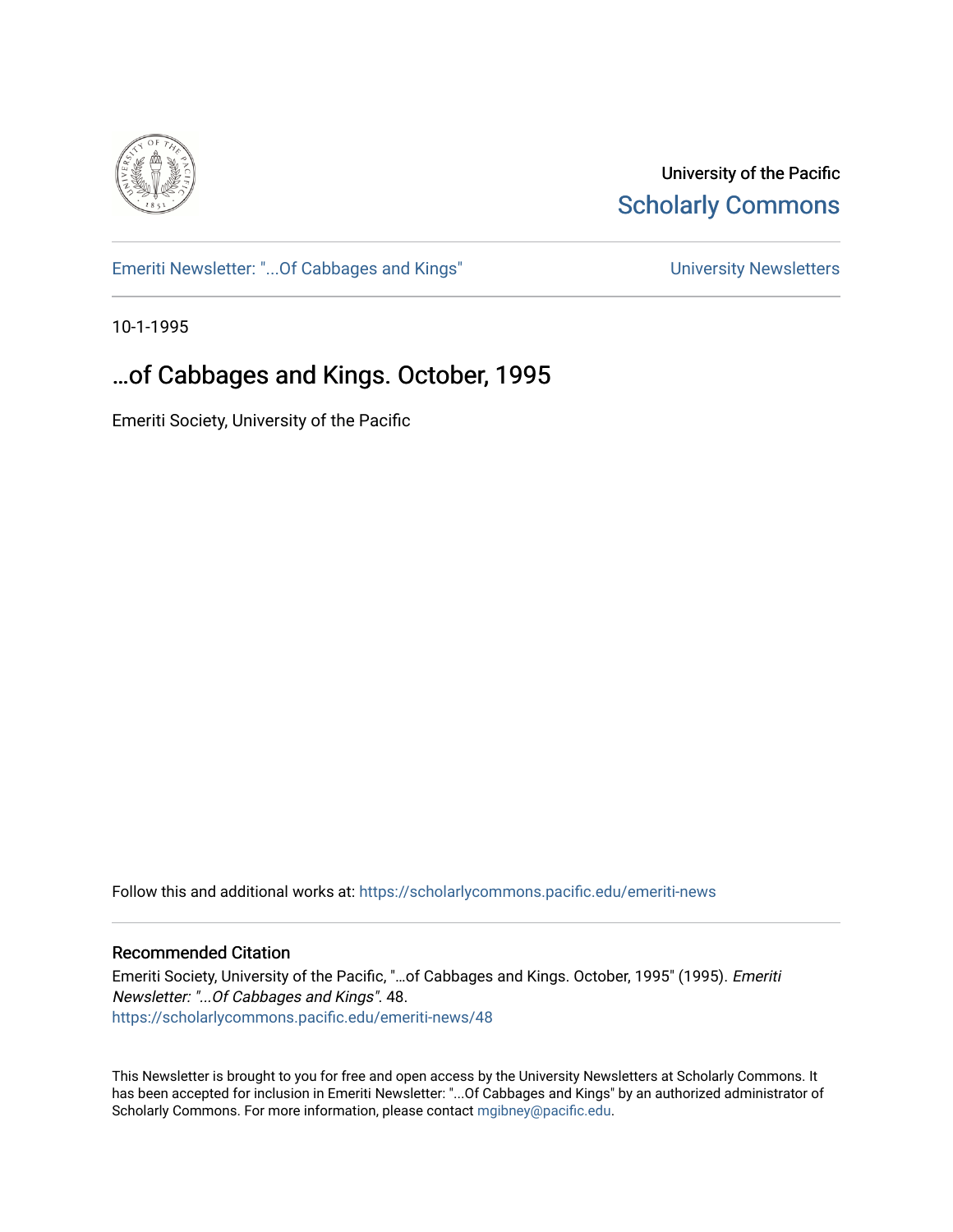# ... OF CABBAGES AND KINGS

The Newsletter of the University of the Pacific Emeriti Society

### *Vol. 1, Fall Semester*

## *October, 1995*

#### Fall Meeting to Hear President DeRosa

You are cordially invited to attend the fall luncheon meeting of the Emeriti Society on Tuesday, October 17, from 10:30 a.m. to 2:00 p.m. in the President's Room in Anderson Hall. We begin with coffee and friendly talk at 10:30 a.m. At 11:00 o'clock, Dean Robert Benedetti and Professor Herbert Reinelt, Chair of the Academic Council will speak about general education at the University of the Pacific and future expectations for it.

President Donald DeRosa will speak to the luncheon session, outlining his plans for the University.

At 1:00 o'clock, Dr. Lee Fennell, Interim Vice President for Academic Affairs and Dean Ed Schoenberg of Admissions will tell us more about the exceptionally well-qualified Freshman Class.

Cost of the lunch is \$10.00. Please send in the enclosed reservation form and attend! (Spouses are Welcome!)

#### Dr. DeRosa Sets Goals

•

On July 1, 1995, Dr. Donald V. DeRosa took office as the 23rd President of the University of the Pacific. Dr. DeRosa's appointment was announced by the UOP Board of Regents following a national search. He has been described as "a man of insightful vision, enthusiastic energy, and competent qualification."

The Regents have given the President a set of goals to be achieved during the current academic year. Among these is the goal to develop a strong and complete team of senior administrators. While still in his former administrative position at the University of North Carolina - Greenville, Dr. DeRosa began the plamting process to search for a Provost who will serve as the UOP's chief academic officer. Other goals include developing a clear and concise mission statement; establish personal contact with faculty, alunnti, students and the greater community; complete the capital fund campaign *"Fulfilling the Promise*;" commence evaluation of non-academic program

have an approved governance policy in place. During his recent address to the University community, President DeRosa said, "Virtnally all of these goals I have been asked to accomplish will require your help and assistance in varying degrees."

President DeRosa feels that "We have much to be proud of here at Pacific. Much more than others, but we must build upon our strengths and we must look forward and move forward together." He reminds us, "We must learn to live and flourish by the intellectual standards of the academy."

The Emeriti Society would like to take this opportunity to welcome President DeRosa, his wife Karen and their two young sons, Michael and David. In doing so, we look forward to the promise of the University's future.

#### Emeriti President's Welcome

HELLO EVERYONE!!! A very special welcome to President DeRosa and to our new 1995 Emeriti members.

The fall semester has started at the University. President DeRosa is visiting with all of the groups on campus as well as friends of the University off campus. He will meet with our Emeriti Society at our Fall Luncheon Meeting, October 17, 1995. (See Program Chair Reubeo Smith's full program outline in this newsletter.)

I had a wonderful opportunity this summer to meet with President DeRosa. We talked about the history and the activities of the Emeriti Society. He was extremely interested, encouraging and compl4mentary. Incidentally, Mrs. DeRosa (Karen) and Dee Filippone were chatting out on the deck just by the back door of the President's Office. (The two DeRosa boys were whizzing around on their bikes.) Anyway, I walked over to Karen and Dee, and we all got acquainted. Karen is a lovely down-to-earth young mother, excited about the boys and their new schools, and excited about her new responsibilities and Stockton. Quite a move for this important family! Welcome, the DeRosa family to the University of the Pacific!!!

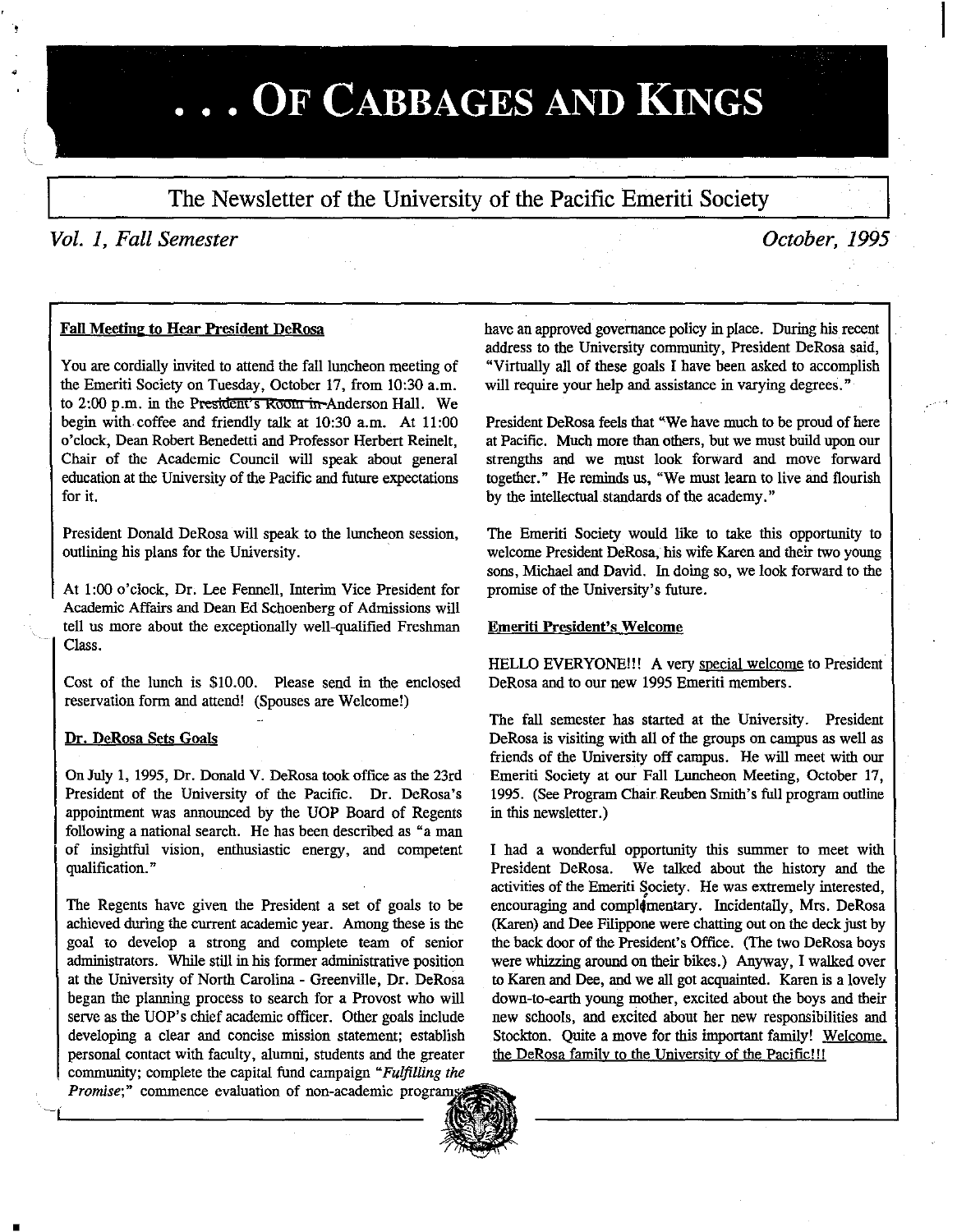#### NEW EMERITI SOCIETY MEMBERS

A big welcome, also, to the eight new members of our Society,

Dr. Wilbur Hughes, Associate Professor, School of Dentistry Professor Darrell Persels, Drama and Dance Department Professor John Carew, Department of Economics Professor Ted Pohlman, Benerd School of Education Professor Elmer Clawson, Benerd School of Education Professor Alice Hunter, Department of Biological Sciences Dean Donald Sorby, School of Pharmacy Professor William Dominik, Conservatory of Music

We look forward to the active participation of you, our new members. Here's hoping to see you all on October 17, our Fall Luncheon Meeting.

FACULTY RETIREE DINNER, held last May, was a huge success. The affair was a gracious event. Big thank you's go out to AVP Lee Fennell, Doyle Minden, Director of the University Relations, and their administrative assistants, Debbie Crowe and Bernie Kramer. The Emeriti Society Executive Committee may have given the push to re-establish the dinner, but the University came through with direct leadership financially and philosophically. Good job!!!

FALL LUNCHEON MEETING, OCTOBER 17, REGENTS' DINING ROOM, 10:30 A.M. -2:00 P.M. SPOUSES ARE WELCOME.

In addition to President DeRosa, Reuben Smith has gathered together an excellent group of speakers. You will want to know about this semester's crop of new students. What about the Provost search? What is the Academic Council up to now? So, to save a place for yourself at the luncheon meeting, please complete the response sheet and mail it in by October 9, 1995.

#### PARKING PERMIT

By the way, we're working on a faculty retiree parking permit.

One of the priority items on this year's Executive Committee agenda is the issue of a fair Emeriti Parking Permit. With A VP Lee Fennell's encouragement, we are preparing a proposal and recommendations for a parking permit.

The convenience for our emeriti members and the relatively few parking spaces occupied by us on any given day seem reasons for a positive response to our up-coming proposal. By October 17, we should have some report to share with you. In the meantime, you will need to again pick up a complimentary parking pass at the Tower for the October 17 program. Wish us luck on the project!!!

A big thank you to AVP Lee Fennell, to the Emeriti Executive Committee and to our Administrative Assistants.

#### KUDOS

As I start the second year of a two-year term as President of this Society, I cannot go further in this report without giving my appreciation to A VP Lee and the Executive Committee. Our working relationships have been totally supportive and publicly complimentary. Thank you, Lee!

Roy Whiteker, Dale Dunmire, Reuben Smith, George Hankins, Jerry Briscoe, Les Medford make up the Executive Committee. What a Team!!! The chemistry (as they say) is just perfect. Everyone volunteers to share the load. Can you believe it? Thank you ALL!

To Pearl Piper, Darlene Hall and Rose Fox, without their help (and they drop other things to step in), we couldn't move from ideas to actions. Teclmology is great, but it takes the caring individuals beside the keyboard to make it all work. Thank you!!! You are sincerely appreciated.

#### SPEAKING OF RELATIONSHIPS

Last spring, you will remember that the Executive Committee mailed out to each of you a copy of the working revision of the document entitled, "The Relationship of Emeriti to the University of the Pacific." This summer, we presented the revised statement to the Academic Council for their approval. A copy was also sent to A VP Lee Fennell for his approval. The whole process is moving along nicely. We will want to share this all with you at our October 17 meeting.

It is really important to note that Les Medford, who was one of the original founders of our organization, is still busy at work on this big project. Les has the vision to see the value of a brochure that would describe to all, the philosophy and key points of the Relationship Statement.

Roy Whiteker, our Immediate Past President, and Les have worked very hard over the past several years to bring this Statement forward. It is a compliment to them that we, as retired faculty members, are respected and appreciated members of the University community.

#### FINALLY, THE CONSTITUTION AMENDMENT BALLOT

We need your vote. See the response sheet enclosure (Part IV).

For the past several years, we have included an interim treasurer to our list of officers. As we become more organized and more fiscally independent, it seemed necessary to ask someone to keep track of our finances, help prepare a budget, and pay our bills. Dale Dunmire volunteered to take on that



.------------------------------2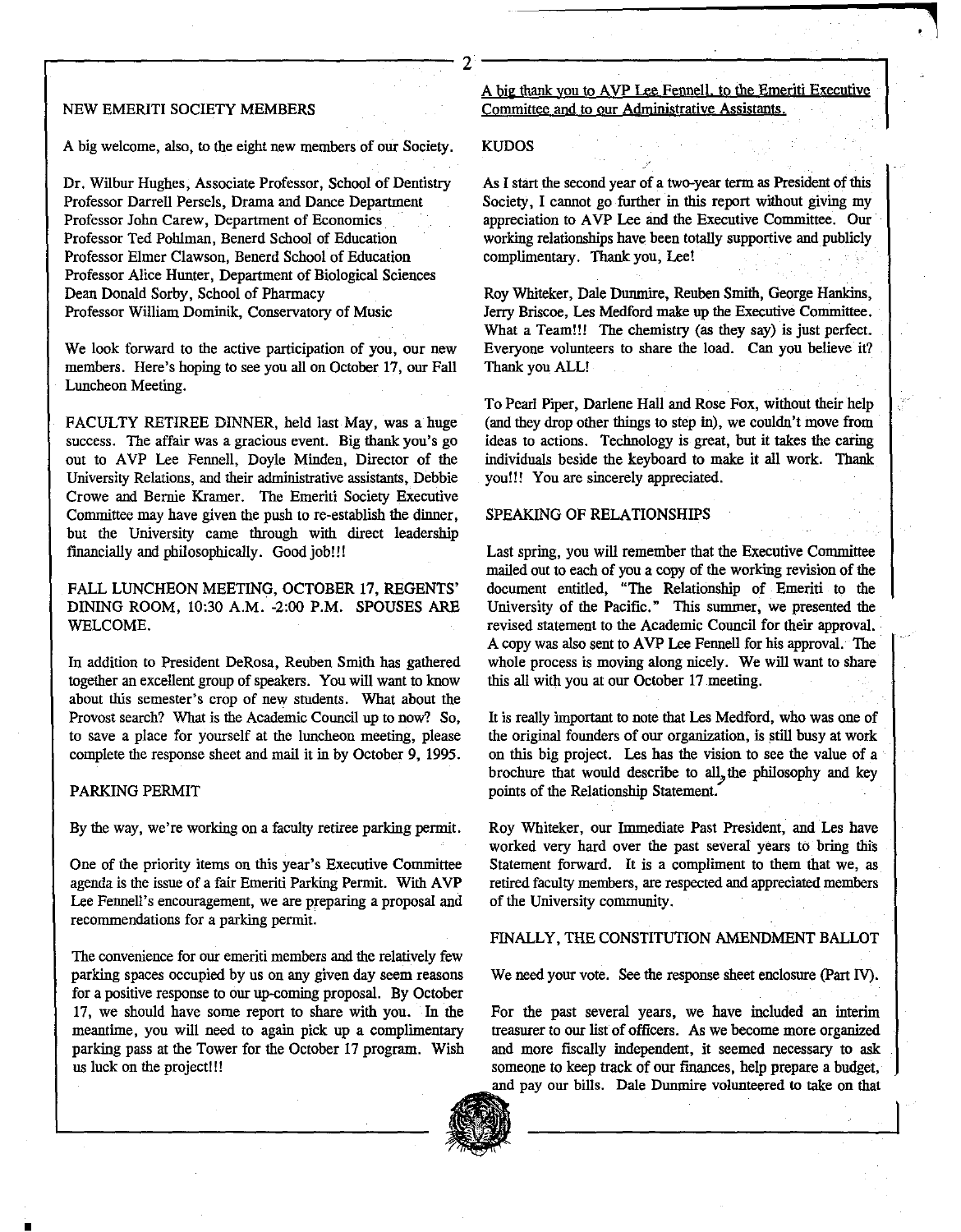responsibility, along with his elected office of Faculty Liaison Officer (that's our voting representative to the Academic Council).

So, at our Annual Business Meeting last April 26, 1995, we presented to our membership the proposed amendment. Those members present made several revisions and approved the document for your vote. Our constitution states that a majority vote of the membership responding to a mail vote constitutes the proper procedure for amendments. We, therefore, ask for your vote. Please complete the attached ballot and mail directly to me along with your October 17 reservation response. Thank you for taking the time to complete this task.

See you on October 17, 1995. We wish you all a happy, healthy 1995-96.

President Doris Meyer Home telephone 931-4721

r •

•

WE ARE PLEASED TO OFFER A POEM BY PROFESSOR JOHN SMITH:

#### Office Hours

Yin-Fun sits in my office We discuss the poems from our course I drink coffee From the blue and white mug Yin-Fun speaks across the desk "You drink too much coffee "Yon should drink tea "In my village **"There were two old men**  "They would drink tea all night "In little tiny cups "They would talk about the tea "And one cup would last a long time

"It was a funny thing."

**"Yes," I reply**  "I do drink too much coffee."

We continue with the poems I do not tell Yin-Fun Of the pleasure I receive From this outburst of concern This declaring of herself.

•

#### Letters to the Editor Invited

We are happy to publish letters from Emeriti. You might have an idea or a suggestion which would assist us as an organization or help the University.

Please limit letters to 200 words and sign them.

#### You can use the Emeriti Room

Through the generosity of the University Library, we are entitled to use the Emeriti Room on the ground floor as we wish. If you wish to do research or look over our files  $\textit{Of}$ *Cabbages and Kings,* you are welcome.

#### Thank You!

Doris Meyer, John Carew, and Reuben Smith assisted with Transfer Orientation by leading discussions following the main introductory address.

#### For Academic Council News:

Emeriti who wish to receive minutes of Academic Council meetings should telephone Kitty Gilbert in the A VP's office: 946-2553.

#### Phone Directories Coming Out Soon

Administrative Secretary in the President's Office-is putting the final touches on the 1995 University Telephone Directory. She will send a copy to each of our Emeriti.

#### Activities of Members

Charles Clerc has published an article about E.L. Doctorow and crime writing in the latest Journal of Modern Literature. Professor Clerc gave a lecture at the University of Berne on "America's Jagged Cultural Landscape."

Bill Christopherson celebrated his 50th wedding anniversary at a iarge family reunion. Coming to Pacific as a retired Colonel from the U.S. Army, Bill taught in the School of Pharmacy from 1972 to 1991, retiring again as Professor Emeritus with the Order of Pacific. Congratulations!

Paul and Jeanne Hauben have returned to Stockton to live and are at 446 West Monterey. Their new telephone number is 469- 4650. Glad you're back!

Leonard Humphreys is teaching East Asian Civilization II in the School of International Studies .